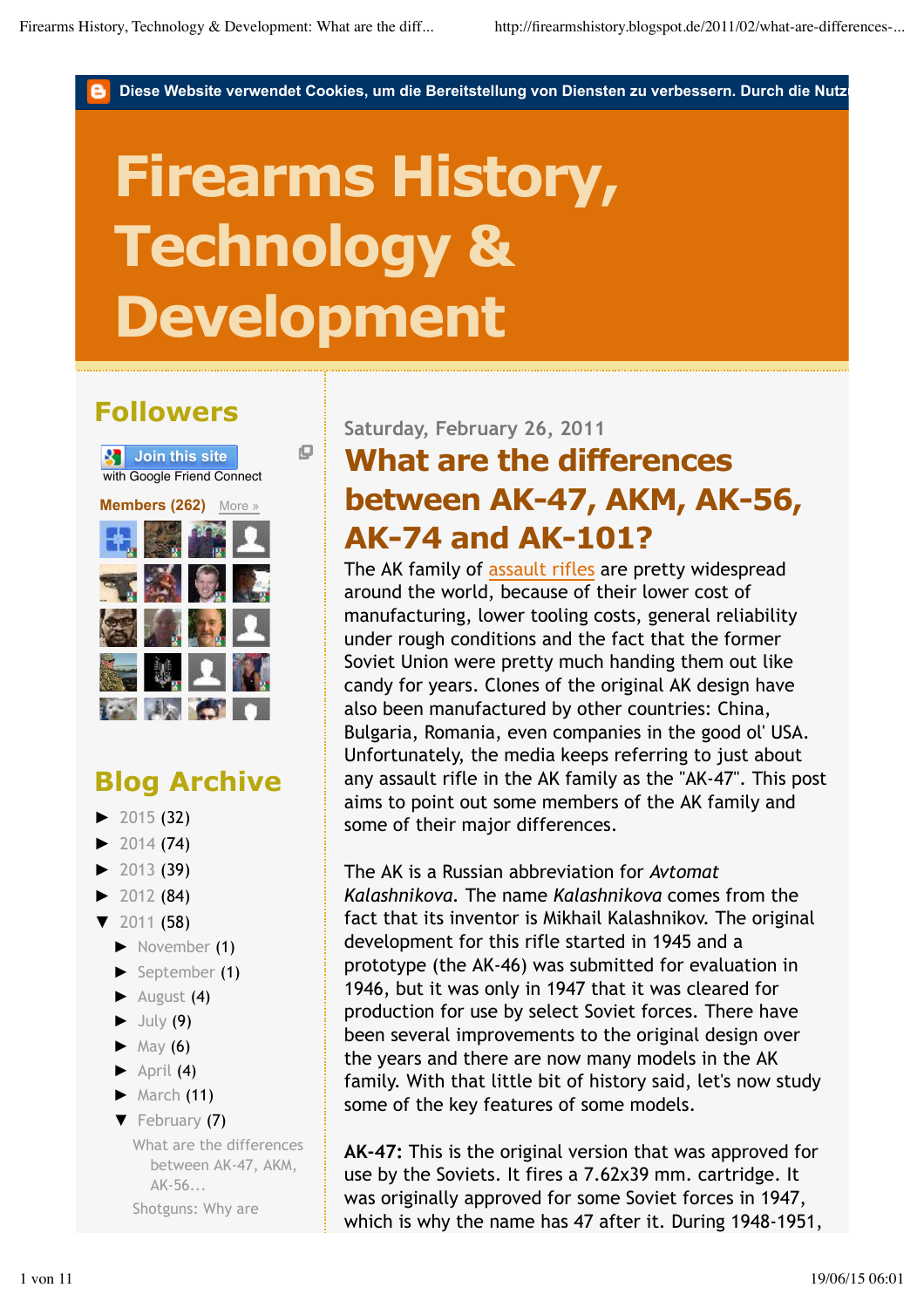

## **Share It**

**Share this on Facebook** Tweet this View stats (NEW) Appointment gadget >>

## **About Me**

**B** The Editor View my complete profile

## **Popular Posts**



What are the differences between AK-47, AKM, AK-56, AK-74 and

#### AK-101?

The AK family of assault rifles are pretty widespread around the world, because of their lower cost of manufacturing, lower tooling costs, ...



Revolvers: Pepper-Box Revolver

The first

repeating revolver type weapons and predecessors of modern revolvers are called pepper-box revolvers. The name has to do with the ... it went into general production to be used by other Soviet military units as well (the Type-1 model). In 1952, the Type-2 version was introduced, which had a chrome plated barrel and receiver to resist corrosion and wear. The Soviets had originally tried to make the receiver out of stamped sheet metal, but didn't have the technology then to produce the part reliably. After a large number of rejections of faulty receivers, the Soviets opted to use a receiver made of forged steel, which was milled into the final shape using various machining operations. This made the overall production rate slower.



AK-47 Type 2 variant. Click on image to enlarge. Public domain image.

**AKM:** This is a popular variant of the AK family. This was created as an improvement of the original AK-47 design. The letter M in the name "AKM" stands for *Modernizirovanniy*, which is the Russian word for "modernized." The AKM design was developed in the 1950s and finally was approved for full production in 1959. It fires the same 7.62x39 mm as the AK-47 for backward compatibility. However, the design was much revised and enhanced from the original AK-47 to allow it to be mass-produced. The Soviets acquired modern mass production technologies from captured German engineers (including Hugo Schmeisser, the designer of the StG-44) and used those on the AKM. Among some of its improvements:

- Replacement of the milled receiver with a receiver made out of stamped sheet steel. Machining is a lot slower process than using a press to stamp parts. Hence, use of stamped parts made it much faster to produce AKMs.
- Using rivets instead of welds on the receiver, in order to speed up production.
- Improvements to barrel, gas ports etc. to speed up manufacturing and enhance reliability
- Weight reduction of approximately 1 kg. (2.2 pounds)
- Retains the chrome lined barrel and chamber of the AK-47 Type-2 variant, but the barrel is pressed and pinned to the receiver, instead of the AK-47 which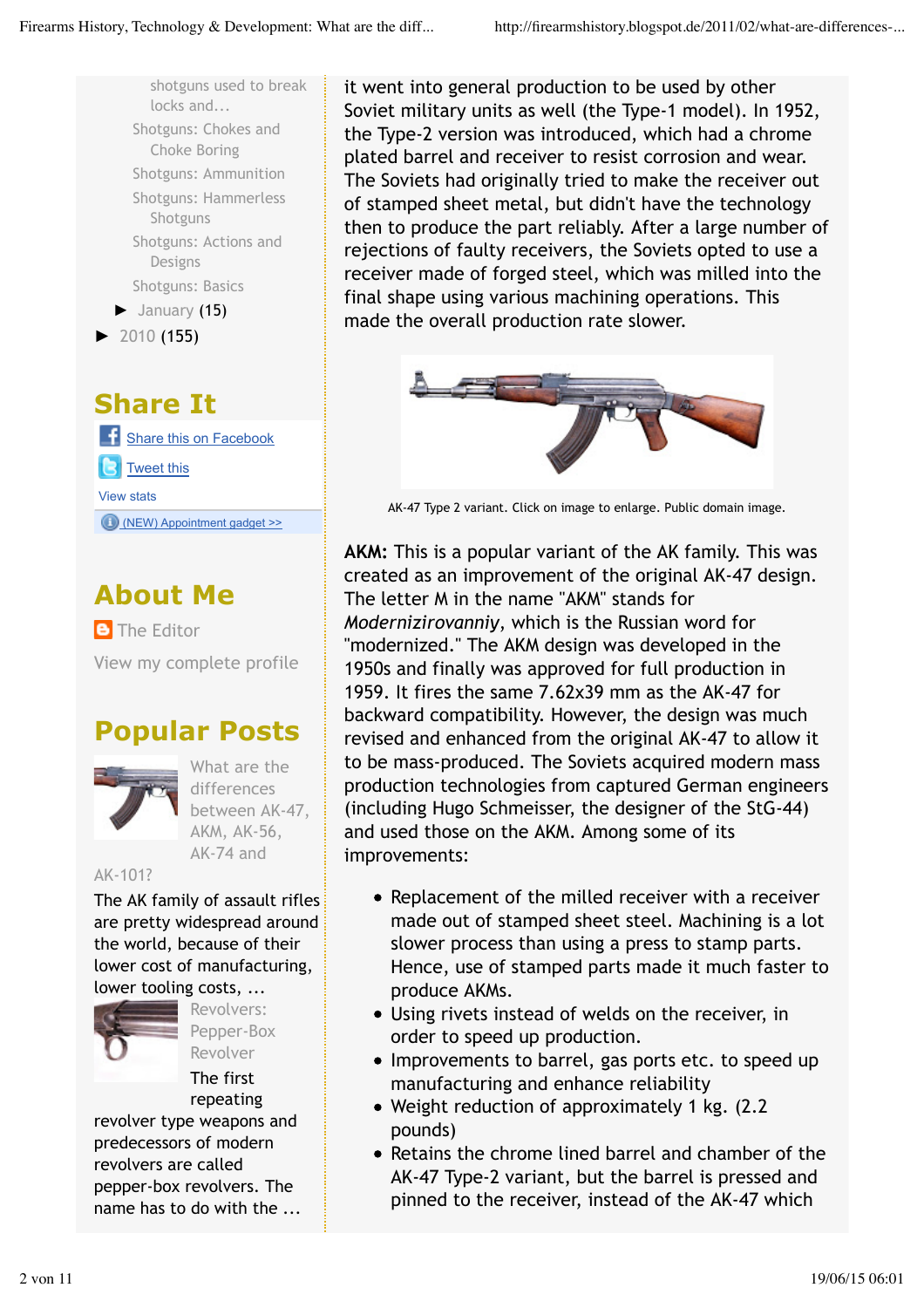

Pistols: Derringers

The name "derringer" is often associated

with a class of pistols that are small and designed to be carried in a coat pocket, woman...



Concealed **Weapons** 

In our last post about combined firearms , two of

the examples (the whip pistol and King Henry VIII's mace) are also examples of a



Shotguns: Actions and Designs

The early history of true shotguns

begins in the 1800s, when people began to use them to hunt birds. During that time, the flintlock firing ...



Testing Firearms: Proof Test The first type of testing we will

study is the Proof Test . The idea behind such a test is to verify the strength of the barrel, breech and ...



Actions: Lever Action

In the last post , we studied a popular

mechanism called the bolt-action . Now we will study another mechanism that is also still being used...



Revolver: Walker Colt & Colt Dragoon Revolvers

In our last post, we discussed the Paterson Colt , which was the first weapon to bear the term

has a threaded barrel that is screwed into the receiver.

- The barrel is the first in the AK family to have a slant compensator to reduce rifle climb, when shooting in automatic mode.
- Gas relief ports are moved forward to the gas block, instead of the gas tube.
- Bolt carrier was lightened slightly. The wooden stocks were also hollowed out as well, in order to reduce more weight.
- Sights on an AKM are calibrated to go up to 1000 meters, whereas AK-47s are only calibrated to go up to 800 meters.
- Changes to the metal treatment applied. The AKM is parkerized instead of blued like the AK-47.
- Uses modified spring and trigger assembly for better safety. The AKM fires in automatic mode only when the bolt is fully locked. The new trigger assembly also reduces "trigger bounce" and has a hammer release delay device to delay the release of the hammer by a few microseconds in automatic firing mode. The hammer release delay mechanism is sometimes incorrectly called a "rate reducer" by some people, but it doesn't appreciably change the cyclic rate of fire. Instead it allows the bolt group to settle in the forwardmost position after returning into the battery.



AKM assault rifle. Click on image to enlarge. Public domain image. Note the slanted barrel tip: that is the slant compensator, which is one of the improvements over the original AK-47 design

The AKM was used by the Soviets, most Warsaw Pact countries, several African countries and many Asian countries as well. Manufacturing licenses, as well as necessary technical data, were sold for very nominal rates (or gifted for free!) to Warsaw Pact countries, as well as other "friendly" countries like Egypt and Iraq, so that they could make their own AKMs. Because of this, it became very widespread around the world. Many variants of this design still exist in use around the world today. One popular variant of the AKM is the AKMS, which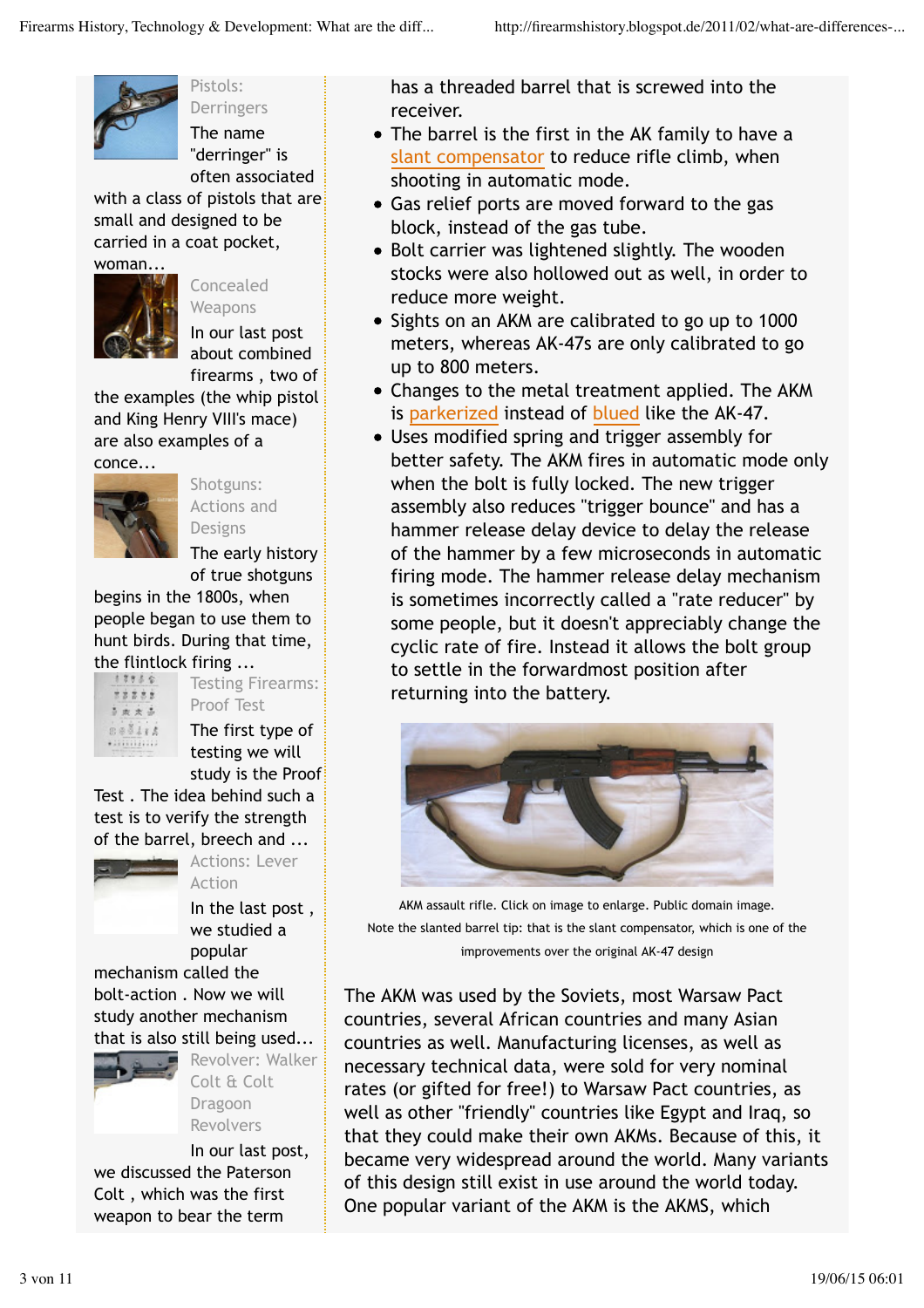"revolver". As we noted in our



Rifling: Manufacturing: Button Rifling

In our last post,

we studied a method of rifling called Broach Rifling . Now we will study another method of rifling called Button Rifling



Sights: Iron Sights: Aperture **Sights** 

In the last couple of posts, we

studied the basics of sights , some details about iron sights and some details about open iron sights . In ...

features a folding metal stock instead of the fixed wooden stock of the AKM.

**AK-56:** This is a Chinese made variant of the AK family. While it is officially called the "Type-56", it is often referred to as the AK-56. Predictably, the number 56 indicates that the production of the Chinese models started in 1956. In the initial stages, the type-56 was a direct copy of the AK-47 type-1 model. However, in the 1960s, the Chinese incorporated some of the AKM improvements (e.g. stamped sheet metal receiver and slant compensator) and made some of their own modifications into their type-56 model, but did not change their version number for some reason. One visual difference between the AKM and the AK-56 is that the front sight of an AK-47 or an AKM is a partially open type, whereas the type-56 model has a fully hooded front sight.



Chinese sailor carrying a type-56 assault rifle. Click on image to enlarge. Public domain image.

The type-56 is the most prolific version of the AK family, since it was exported by the Chinese to various communist movements, especially in third world countries of Asia, South America and Africa. Nearly one in five (i.e. 20%) of AK type rifles in the world today is a type-56. When US forces were in Vietnam, the type-56 was found in enemy hands far more often than AKM or AK-47s.

**AK-74:** This was the next rifle that was officially adopted by the Soviet military in 1974. It was based on the AKM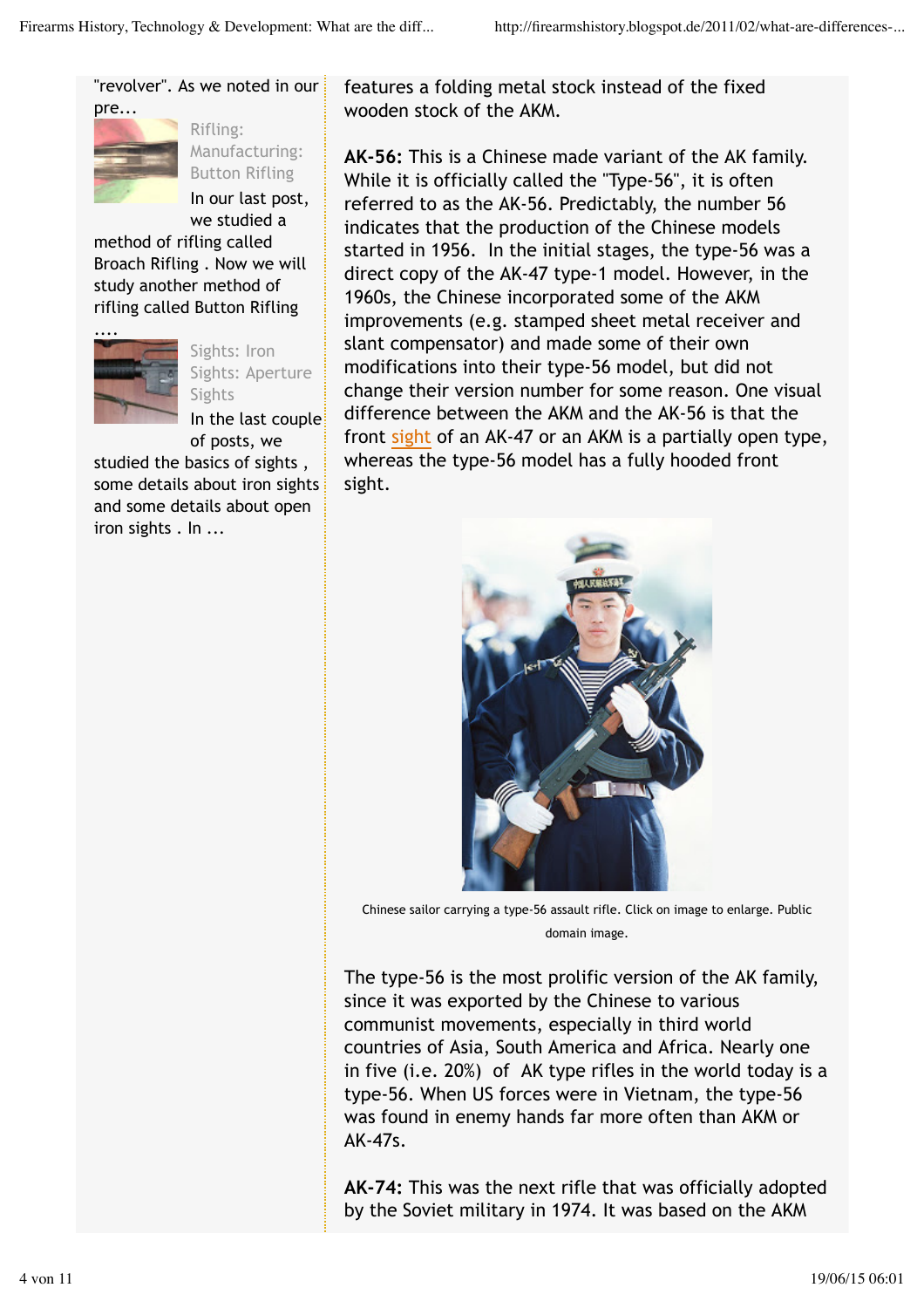design. However, this variant fires 5.45x39 mm. ammunition instead of 7.62x39 mm. ammunition that the older variants fire. Because of this new cartridge, the barrel, receiver, magazine, firing mechanism, gas cylinder, springs and sights are also altered to accommodate the new cartridge's dimensions and power. This rifle's magazine is made of a plastic, which makes it much more durable than the metal magazines of the AK-47 and AKM. The magazine shape is also subtly altered with two extra horizontal ribs, in order to make it impossible to insert it into an older AK model (since they don't use the same ammunition anyway). The pistol grip is made of a polymer plastic as well. Some early AK-74s have wooden hand guards and butt stock, but they use laminated wood instead of the plain wood that the earlier AK models use. Some later versions of the AK-74 use entirely polymer furniture (i.e. butt stock, pistol grip and hand guards) which is usually plum colored or black colored. The butt stock also has some cuts in it to reduce overall weight and also provide an easy way to distinguish it from an AKM.



AK-74 assault rifle. Click on image to enlarge. Public domain image. Note the laminated wood stock with distinctive cuts on the side, laminated wood hand guards and the dark-brown plastic magazine.

There are also variants, such as the AKS-74, which feature folding metal stocks instead of wooden stocks, AKS-74U, which is a shorter carbine form of the AKS-74, AK-74M which features black plastic furniture completely (i.e. no wood parts) and has a mounting rail on the left to attach telescopic sight models etc. The firearm issued by the Russian military since the early 1990s is the AK-74M model, though earlier AK-74/AKS-74 still remain in service as well.



AK-74M assault rifle. Note the complete lack of wooden parts. Click on image to enlarge.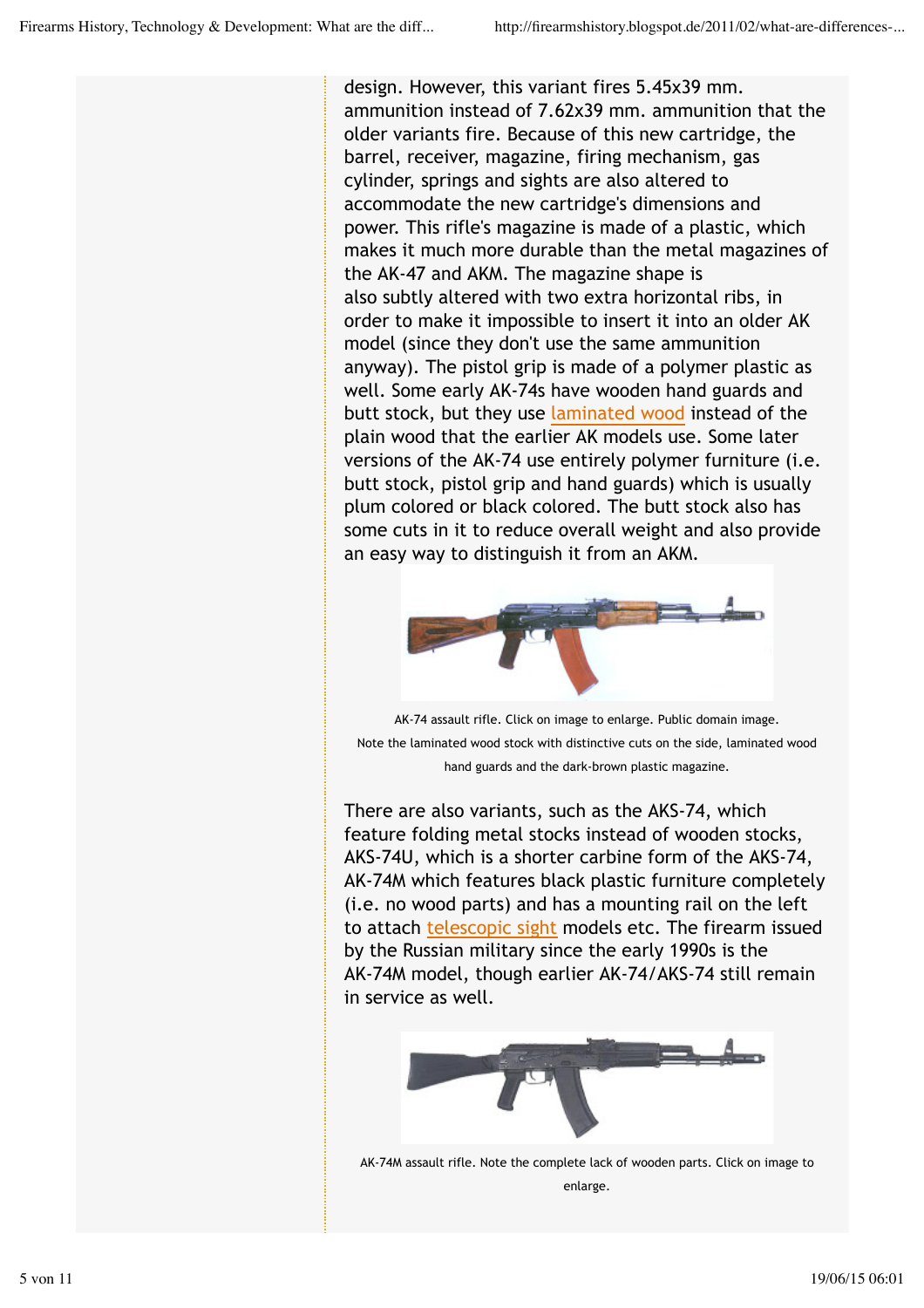**AK-101:** This is a variant of the AK family that is meant for the export market outside Russia. That is why it is chambered to fire NATO standard 5.56x45 mm. ammunition, which is standard in many countries around the world. Naturally, many of the other parts (barrel, receiver, magazine etc.) are also modified to fit the cartridge. In short, the AK-101 is essentially an AK-74M design resized for the NATO cartridge.



AK-101 assault rifle. Click on image to enlarge. Public domain image.

Like the AK-74M, it also has a mounting rail on the side to allow attaching many optical devices that are common in Russia and Europe.

These are only a few of the models in the AK family of assault rifles. Unfortunately, many people in the media insist on calling all of them "AK-47s", in spite of the major differences between all the models. Surprisingly, true AK-47s are actually quite rare these days, especially the Type-1 variant. Most of what is referred to in the media as an "AK-47" is usually not the original AK-47 model, the weapon in question is usually a variant of AKM, a Type-56, an AK-74 etc. This became painfully apparent to the blog author when he attended a court case as a juror. The prosecutor kept referring to a firearm presented as evidence as "an AK-47 assault rifle". As the case progressed, it emerged that the firearm in question had a different firing mechanism as it was incapable of automatic fire (it could only fire in semi-automatic mode), had a laminated stock, used stamped parts and was made by an American manufacturer named Ewbank Manufacturing from Winslow, Arizona. Posted by The Editor at 2:16 AM

Labels: AK-47 family

#### **10 comments:**



**Wojciech Imbierowicz December 24, 2012 at 3:41 PM**

**Iron sights that are adjustable up to 1000,**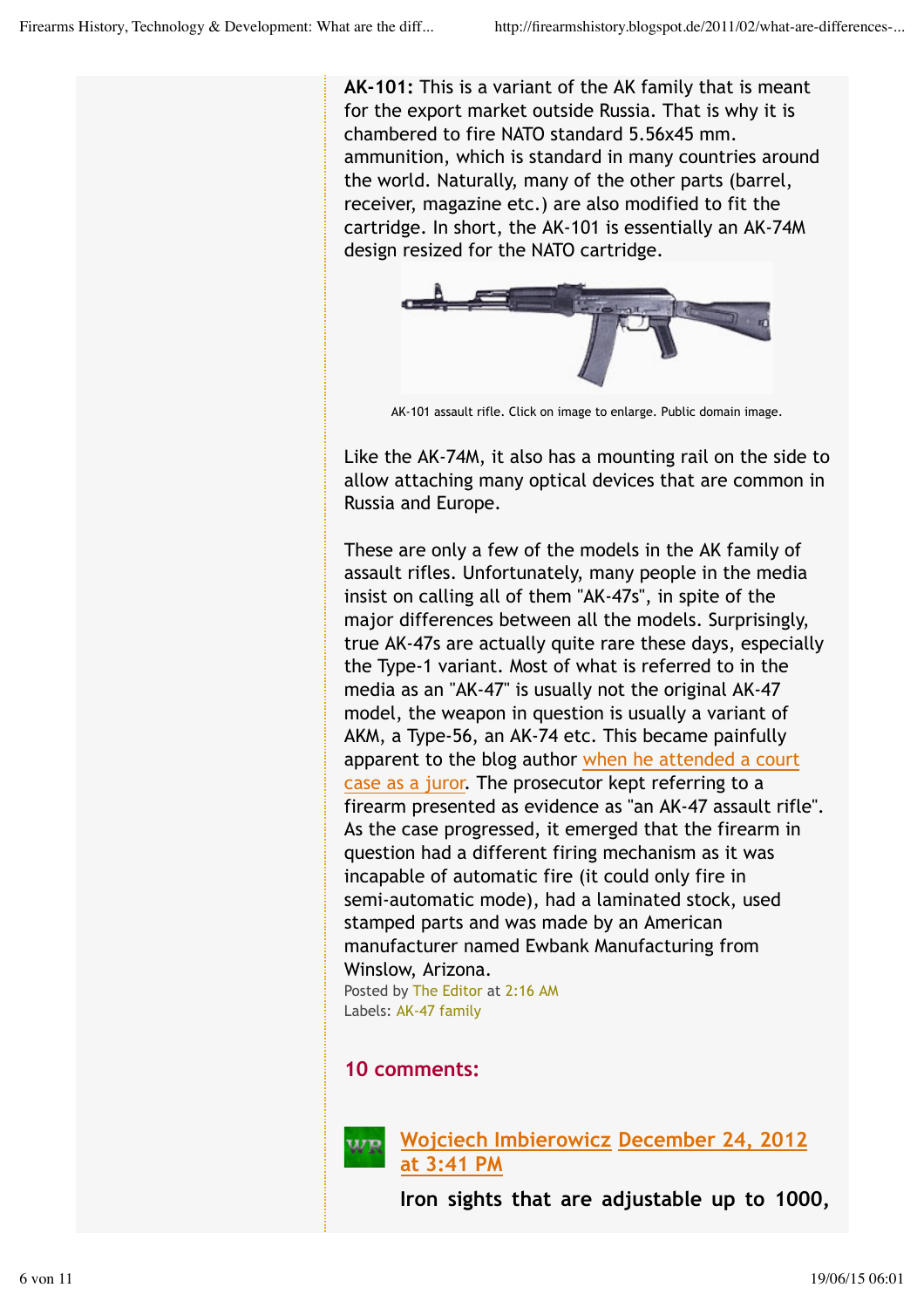**800, or even 600 meters are completely useless in my opinion. In real warfare conditions, it looks like it's nearly impossible to hit anybody from further than approx. 400-500 meters with any 7.62x39 feeded AK rifle. It may be due to the bad 7.62x39 aerodynamics (compared to the 7.62x51, 5.56x45 or even 5.56x39 ammo, as you mentioned in one of your previous posts, "AK47vs. M-16" or something like that), short distance between the front and the rear sights, which is cleary visilbe on all images of the AK-family rifles, and maybe rather poor (russian, korean, chinese etc.) ammo quality?**

**What do you think about it? Do you agree with me?**

**PS. Merry christmas, happy new year and greetings from Poland!**

**14-years old kid :)**

**Reply**

**Replies**

**The Editor December 26, 2012 at 12:07 AM**

**For the average person, about 400-500 meters is about the most they can shoot reliably, but there are exceptional people who can shoot well beyond this.**

**When it comes to man-sized targets, it is hard for many people to hit one at 400+ meters with iron sights (heck, even 300 meters is a challenge). This is true for all rifles, not just AK rifles. This is not necessarily because of the design of the sights or the ammo quality, but also because of the person shooting the rifle.**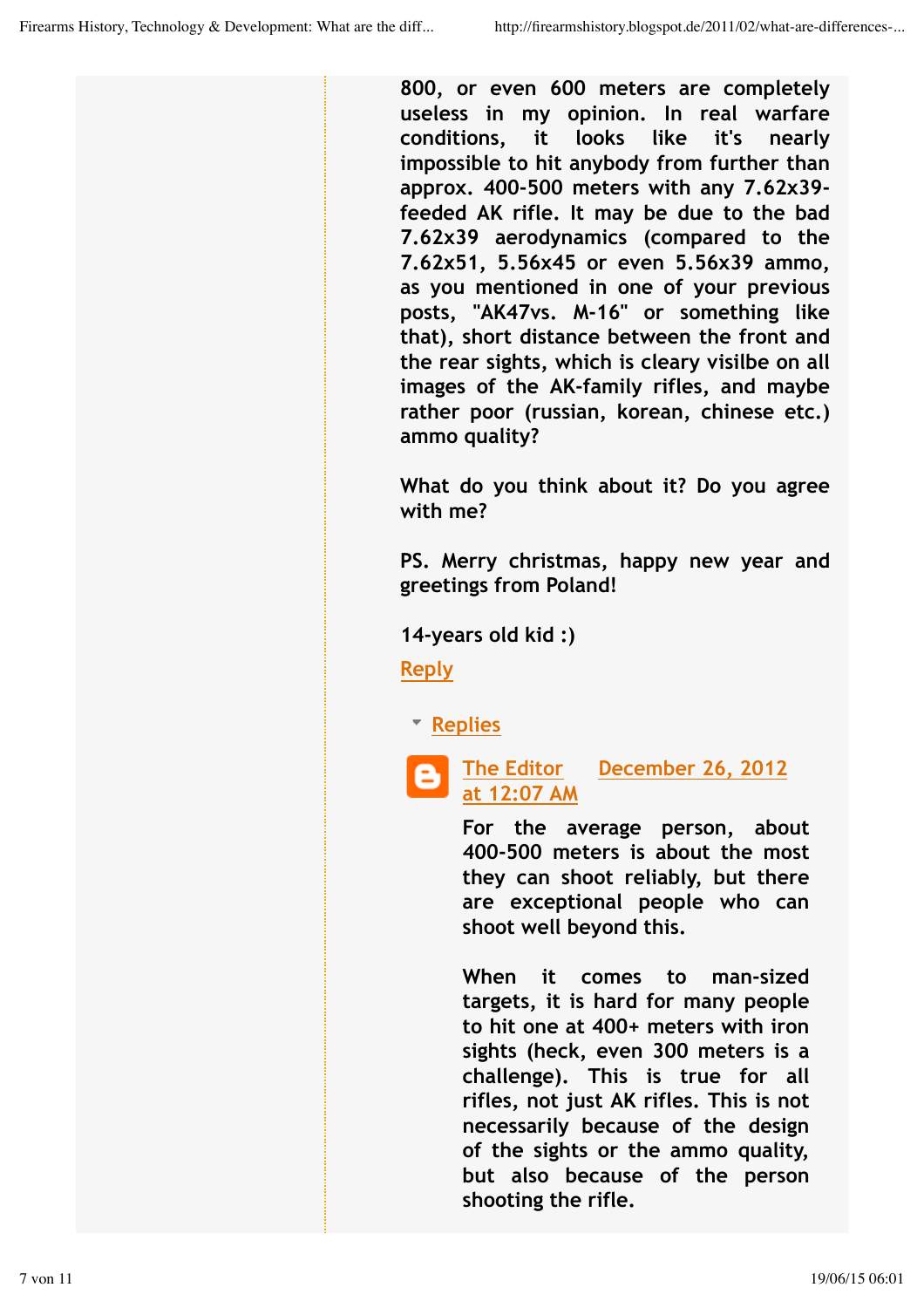**However, there are people who are capable of hitting targets beyond that range with iron sights. For example, here in the US, the Marine Corps requires every recruit (male or female) to hit targets from 200-500 meters with a M-16 rifle and iron sights, to qualify as Marines.**

**There are also "service rifle" competitions in the US, where people have to use rifles which are currently in use or were in use by US military and in these competitions, people shoot out to 600, 800 and 1000 meter ranges with iron sights. One of the categories in these competitions is "Foreign Military Rifles", where people use AK-74, SKS, FN-FAL etc. and they also shoot at these distances! Of course, people in these competitions are expert shooters and far better at shooting than the average soldier.**

**Merry christmas to you as well, happy new year and greetings from the USA!**

#### **The Editor December 26, 2012 at 2:38 AM**

**I forgot to mention that there are similar "service rifle" competitions held in many other countries around the world as well. So there are some talented shooters in every country in this world, who are capable of hitting targets at longer ranges.**

**Indra Ida Bagus June 9, 2013 at**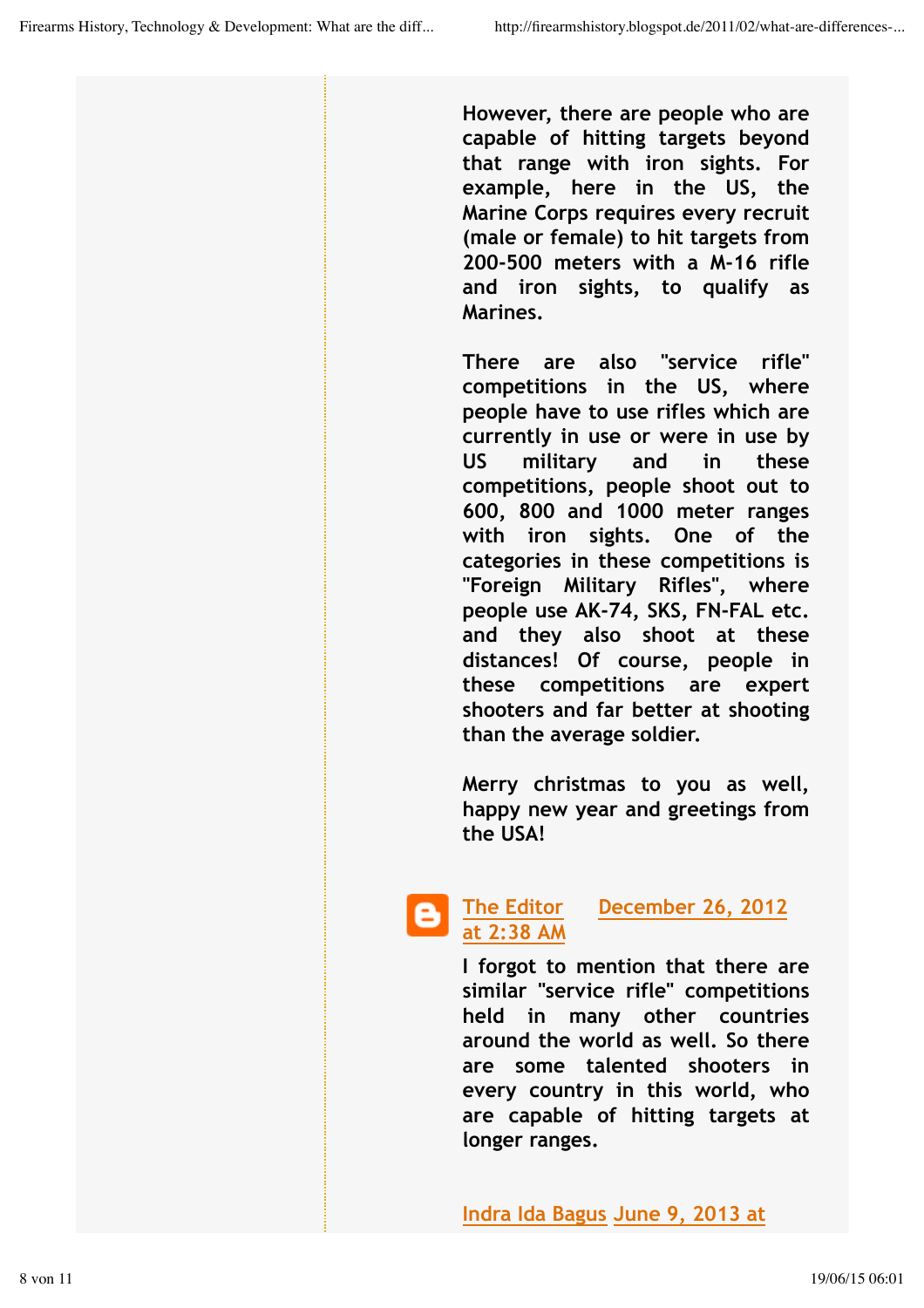

**Well, AK-47 was the first model (as you can see in the article), no wonder if it has a very bad accuracy. But how ever the worst accuracy of AK family is the AKM. The AK-101 is very good until a lot elite military organization (or what ever is it) adopt it. I'm also still 12 =D**



#### **Karim Khan July 5, 2013 at 12:13 PM**

**ya its slightly up n down barrel when fire or reload.**

#### **jbtiburon November 4, 2013 at 8:04 PM**

**Wow when I served not hitting a figure 11 @ 1000yds with a L1A1 was a fail. Standards have dropped!**

**Mind you the elephant gun was pretty good at the longer range shots, at least better then the 5.56 rounds.**

## **Reply**



## **Daniel Avrit February 4, 2013 at 9:11 PM**

**This was a great read, very informative. Thanks for the pics too!**

## **Reply**



#### **Hatosan September 1, 2013 at 10:06 AM**

**Excellent info! and btw, is there any AKs related website that I could check for AK variants? I'm looking for some answer and I couldn't find any. Or is there a way that I**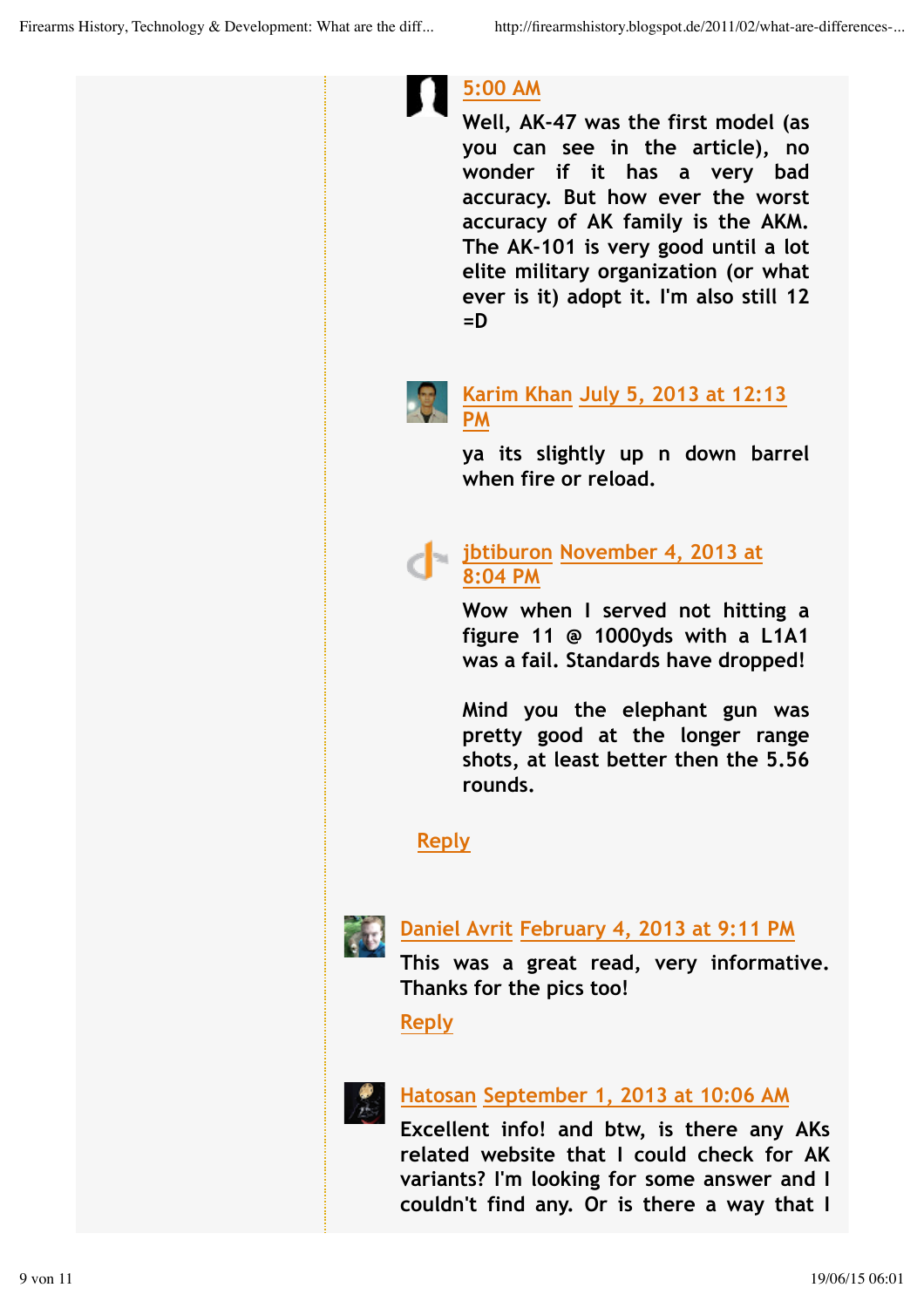**can contact with the Editor? Need some confirmation about an Ak model. I have a picture but I'm not sure if it's even an AK, since I have never seen such muzzle before. If the editor could contact me, that would be great!**

**Reply**

#### **BucketOfTruth March 9, 2014 at 9:07 AM** ê

**You may not hit a target at 1000 yards, but you can get it close enough for covering fire. If the guy you are shooting at hears bullets wiz by, or hitting nearby, he is going to duck for cover. Useless if you hare hunting, but not necessarily in a tactical situation.**

**Reply**

#### **Anupam Dev May 13, 2014 at 1:56 AM**

**Amazing aritcle..thanks for such a great explaination**

**Reply**

| Enter your comment |                |                   |
|--------------------|----------------|-------------------|
| <b>Comment as:</b> | Select profile |                   |
| <b>Publish</b>     | <b>Preview</b> |                   |
|                    |                |                   |
|                    |                |                   |
| <b>Newer Post</b>  | Home           | <b>Older Post</b> |